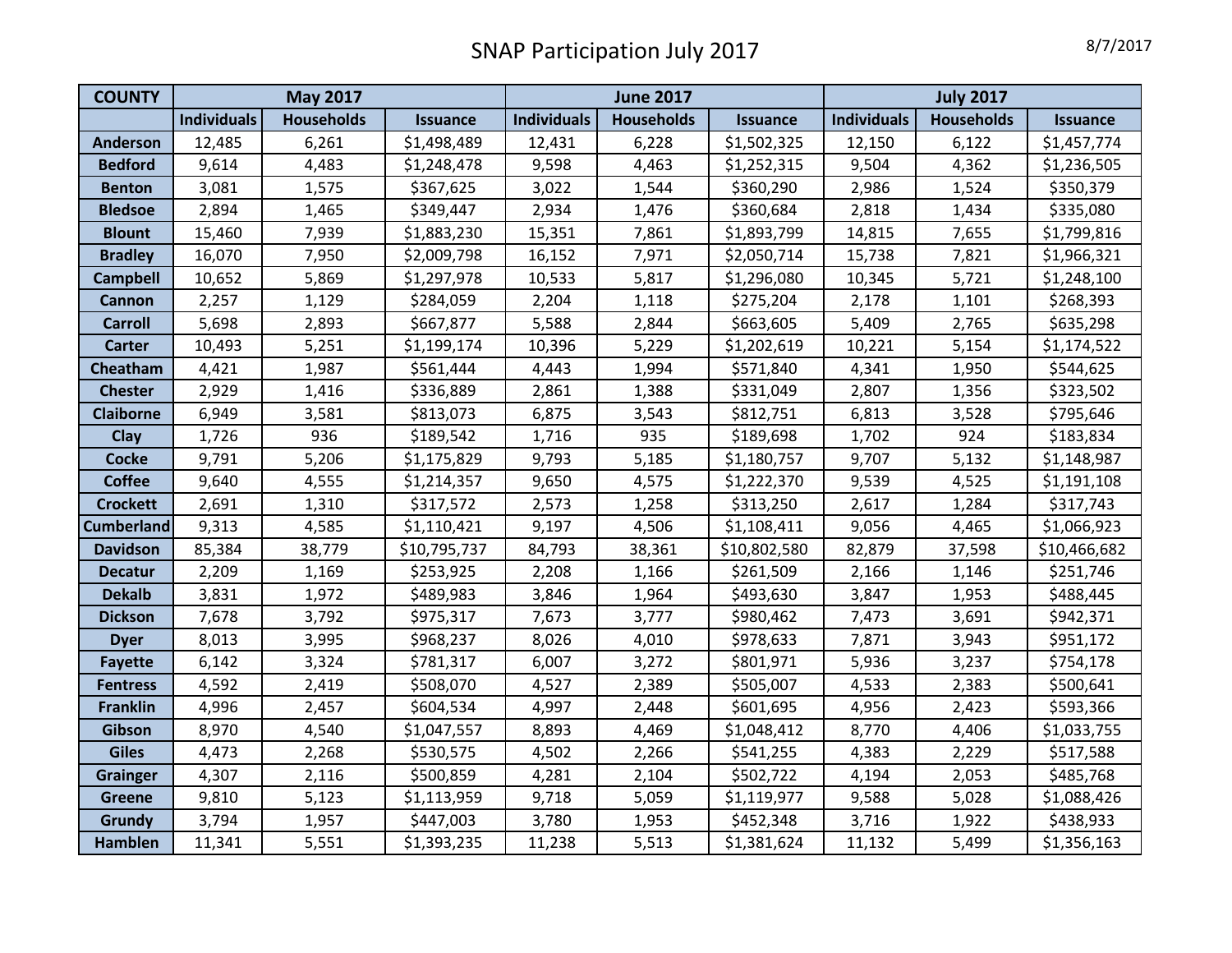|                   | <b>May 2017</b>    |                   |                 | <b>June 2017</b>   |                   |                 | <b>July 2017</b>   |                   |                 |
|-------------------|--------------------|-------------------|-----------------|--------------------|-------------------|-----------------|--------------------|-------------------|-----------------|
| <b>COUNTY</b>     | <b>Individuals</b> | <b>Households</b> | <b>Issuance</b> | <b>Individuals</b> | <b>Households</b> | <b>Issuance</b> | <b>Individuals</b> | <b>Households</b> | <b>Issuance</b> |
| <b>Hamilton</b>   | 51,656             | 26,567            | \$6,696,504     | 51,505             | 26,507            | \$6,718,362     | 51,039             | 26,231            | \$6,616,888     |
| <b>Hancock</b>    | 2,524              | 1,333             | \$289,948       | 2,524              | 1,333             | \$293,363       | 2,493              | 1,316             | \$289,562       |
| Hardeman          | 5,446              | 2,828             | \$659,041       | 5,287              | 2,755             | \$635,095       | 5,152              | 2,711             | \$625,820       |
| <b>Hardin</b>     | 5,798              | 3,056             | \$682,452       | 5,698              | 3,027             | \$676,963       | 5,651              | 2,996             | \$657,479       |
| <b>Hawkins</b>    | 10,930             | 5,382             | \$1,264,780     | 10,878             | 5,341             | \$1,262,842     | 10,683             | 5,263             | \$1,234,941     |
| Haywood           | 4,611              | 2,514             | \$552,292       | 4,548              | 2,478             | \$544,625       | 4,493              | 2,441             | \$540,560       |
| Henderson         | 5,727              | 2,957             | \$670,006       | 5,709              | 2,951             | \$674,784       | 5,593              | 2,886             | \$660,006       |
| <b>Henry</b>      | 6,544              | 3,257             | \$799,543       | 6,528              | 3,228             | \$799,137       | 6,409              | 3,177             | \$768,221       |
| <b>Hickman</b>    | 4,731              | 2,299             | \$575,346       | 4,827              | 2,330             | \$593,115       | 4,675              | 2,258             | \$572,751       |
| <b>Houston</b>    | 1,403              | 647               | \$166,668       | 1,377              | 646               | \$167,103       | 1,347              | 636               | \$162,482       |
| <b>Humphreys</b>  | 2,933              | 1,410             | \$361,758       | 2,906              | 1,387             | \$354,810       | 2,854              | 1,366             | \$345,464       |
| Jackson           | 2,338              | 1,275             | \$284,530       | 2,310              | 1,251             | \$276,675       | 2,348              | 1,260             | \$278,687       |
| <b>Jefferson</b>  | 8,336              | 4,072             | \$986,628       | 8,192              | 4,008             | \$975,115       | 8,077              | 3,954             | \$955,647       |
| Johnson           | 3,665              | 2,057             | \$431,078       | 3,668              | 2,065             | \$428,321       | 3,620              | 2,032             | \$418,191       |
| <b>Knox</b>       | 52,314             | 26,049            | \$6,367,099     | 52,389             | 26,105            | \$6,445,272     | 51,514             | 25,694            | \$6,270,419     |
| Lake              | 1,986              | 1,088             | \$242,927       | 1,960              | 1,074             | \$240,197       | 1,962              | 1,074             | \$242,673       |
| Lauderdale        | 6,393              | 3,235             | \$778,920       | 6,272              | 3,183             | \$773,238       | 6,147              | 3,119             | \$757,491       |
| <b>Lawrence</b>   | 6,961              | 3,397             | \$797,870       | 6,839              | 3,365             | \$794,310       | 6,785              | 3,350             | \$782,329       |
| <b>Lewis</b>      | 2,035              | 1,030             | \$231,682       | 1,995              | 1,018             | \$229,104       | 1,985              | 1,018             | \$227,425       |
| Lincoln           | 5,026              | 2,374             | \$600,811       | 5,051              | 2,392             | \$607,054       | 4,925              | 2,328             | \$580,334       |
| Loudon            | 5,543              | 2,612             | \$665,224       | 5,436              | 2,572             | \$664,631       | 5,284              | 2,498             | \$634,376       |
| <b>Macon</b>      | 5,366              | 2,514             | \$651,376       | 5,347              | 2,509             | \$645,077       | 5,378              | 2,507             | \$648,179       |
| <b>Madison</b>    | 17,201             | 8,552             | \$2,110,168     | 17,141             | 8,508             | \$2,125,116     | 16,856             | 8,393             | \$2,092,277     |
| <b>Marion</b>     | 5,285              | 2,693             | \$670,613       | 5,296              | 2,678             | \$665,150       | 5,207              | 2,649             | \$650,891       |
| <b>Marshall</b>   | 4,260              | 2,011             | \$515,572       | 4,259              | 1,997             | \$512,132       | 4,214              | 1,967             | \$500,848       |
| <b>Maury</b>      | 11,227             | 5,414             | \$1,390,621     | 11,313             | 5,454             | \$1,407,341     | 11,117             | 5,369             | \$1,353,971     |
| <b>Meigs</b>      | 2,577              | 1,283             | \$319,424       | 2,625              | 1,320             | \$332,913       | 2,583              | 1,295             | \$318,919       |
| <b>Monroe</b>     | 8,711              | 4,243             | \$1,023,058     | 8,746              | 4,247             | \$1,029,375     | 8,656              | 4,188             | \$1,008,955     |
| <b>Montgomery</b> | 23,126             | 10,509            | \$2,926,271     | 23,120             | 10,472            | \$2,933,886     | 22,938             | 10,396            | \$2,880,872     |
| <b>Moore</b>      | 484                | 224               | \$56,128        | 504                | 223               | \$56,598        | 511                | 230               | \$57,991        |
| <b>Morgan</b>     | 4,476              | 2,209             | \$544,348       | 4,476              | 2,212             | \$547,821       | 4,399              | 2,168             | \$533,804       |
| <b>McMinn</b>     | 9,118              | 4,518             | \$1,131,325     | 9,106              | 4,518             | \$1,148,392     | 8,992              | 4,482             | \$1,115,775     |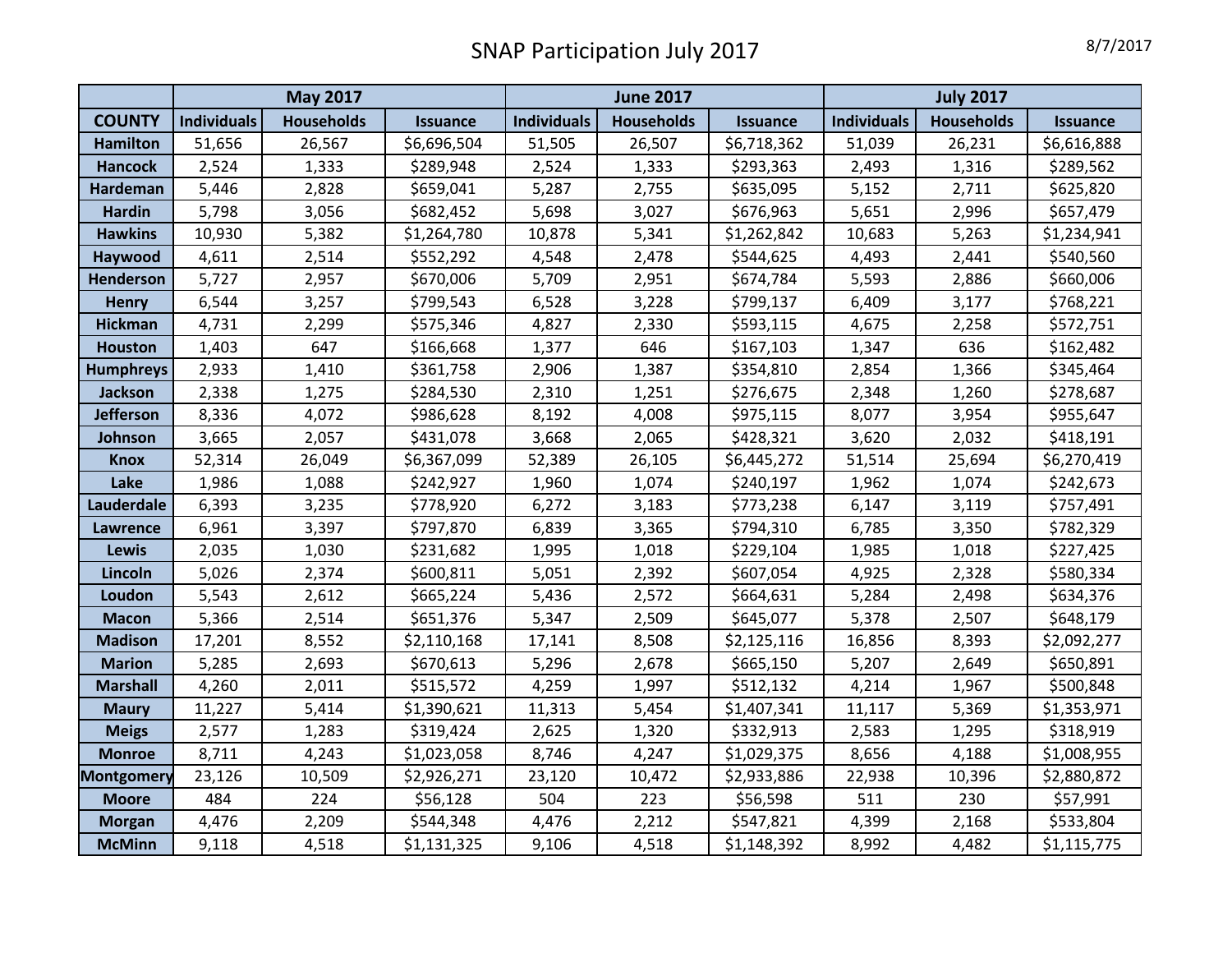| <b>COUNTY</b>     | <b>May 2017</b>    |                   |                 | <b>June 2017</b>   |                   |                 | <b>July 2017</b>   |            |                 |
|-------------------|--------------------|-------------------|-----------------|--------------------|-------------------|-----------------|--------------------|------------|-----------------|
|                   | <b>Individuals</b> | <b>Households</b> | <b>Issuance</b> | <b>Individuals</b> | <b>Households</b> | <b>Issuance</b> | <b>Individuals</b> | Households | <b>Issuance</b> |
| <b>McNairy</b>    | 5,567              | 2,904             | \$654,420       | 5,416              | 2,828             | \$631,614       | 5,341              | 2,798      | \$619,768       |
| <b>Obion</b>      | 6,231              | 3,171             | \$750,417       | 6,075              | 3,097             | \$717,232       | 6,009              | 3,067      | \$713,229       |
| <b>Overton</b>    | 3,675              | 1,930             | \$418,271       | 3,632              | 1,901             | \$414,931       | 3,554              | 1,866      | \$398,627       |
| <b>Perry</b>      | 1,547              | 767               | \$183,041       | 1,574              | 770               | \$187,645       | 1,501              | 739        | \$176,129       |
| <b>Pickett</b>    | 814                | 431               | \$87,119        | 832                | 436               | \$90,627        | 808                | 426        | \$85,111        |
| <b>Polk</b>       | 2,881              | 1,422             | \$338,032       | 2,874              | 1,426             | \$343,047       | 2,870              | 1,420      | \$344,348       |
| Putnam            | 11,154             | 5,595             | \$1,377,580     | 11,118             | 5,584             | \$1,387,188     | 10,995             | 5,531      | \$1,361,384     |
| Rhea              | 7,093              | 3,449             | \$874,414       | 7,080              | 3,443             | \$883,682       | 6,907              | 3,392      | \$853,140       |
| Roane             | 8,461              | 4,262             | \$1,014,219     | 8,394              | 4,226             | \$1,005,952     | 8,275              | 4,162      | \$980,243       |
| Robertson         | 8,844              | 4,174             | \$1,131,939     | 8,680              | 4,007             | \$1,112,894     | 8,513              | 3,940      | \$1,081,063     |
| <b>Rutherford</b> | 28,235             | 12,311            | \$3,609,988     | 27,989             | 12,196            | \$3,593,811     | 27,806             | 12,109     | \$3,518,897     |
| <b>Scott</b>      | 6,777              | 3,420             | \$788,261       | 6,810              | 3,432             | \$788,606       | 6,755              | 3,389      | \$776,020       |
| Sequatchie        | 3,136              | 1,578             | \$395,898       | 3,133              | 1,572             | \$391,807       | 3,164              | 1,575      | \$395,326       |
| <b>Sevier</b>     | 12,572             | 6,009             | \$1,455,003     | 12,266             | 5,876             | \$1,410,018     | 11,902             | 5,683      | \$1,346,598     |
| <b>Shelby</b>     | 223,347            | 108,613           | \$31,004,993    | 223,612            | 108,679           | \$31,220,161    | 220,628            | 107,061    | \$30,127,344    |
| Smith             | 2,986              | 1,442             | \$372,858       | 2,978              | 1,424             | \$367,822       | 2,931              | 1,401      | \$351,471       |
| <b>Stewart</b>    | 2,056              | 949               | \$232,921       | 2,041              | 942               | \$232,337       | 1,996              | 923        | \$223,564       |
| <b>Sullivan</b>   | 25,709             | 12,980            | \$3,072,743     | 25,658             | 12,925            | \$3,080,219     | 25,217             | 12,753     | \$2,986,077     |
| <b>Sumner</b>     | 16,533             | 7,449             | \$2,063,736     | 16,381             | 7,373             | \$2,061,873     | 16,009             | 7,222      | \$1,995,657     |
| <b>Tipton</b>     | 10,340             | 5,115             | \$1,307,816     | 10,134             | 5,010             | \$1,292,864     | 9,953              | 4,927      | \$1,259,136     |
| <b>Trousdale</b>  | 1,496              | 743               | \$186,910       | 1,488              | 745               | \$189,469       | 1,459              | 723        | \$180,246       |
| <b>Unicoi</b>     | 3,086              | 1,597             | \$346,881       | 3,070              | 1,590             | \$347,477       | 3,011              | 1,578      | \$342,113       |
| <b>Union</b>      | 4,395              | 2,076             | \$513,239       | 4,416              | 2,093             | \$518,515       | 4,280              | 2,044      | \$495,475       |
| <b>Van Buren</b>  | 1,009              | 498               | \$115,553       | 1,017              | 498               | \$117,680       | 958                | 483        | \$105,954       |
| Warren            | 7,899              | 3,815             | \$962,191       | 7,938              | 3,828             | \$978,776       | 7,848              | 3,798      | \$955,138       |
| <b>Washington</b> | 17,850             | 9,564             | \$2,201,600     | 17,718             | 9,509             | \$2,173,051     | 17,749             | 9,469      | \$2,159,800     |
| Wayne             | 2,340              | 1,221             | \$257,611       | 2,405              | 1,250             | \$271,415       | 2,357              | 1,224      | \$265,508       |
| <b>Weakley</b>    | 6,008              | 3,138             | \$713,569       | 5,778              | 3,027             | \$696,060       | 5,768              | 3,001      | \$691,366       |
| White             | 4,944              | 2,419             | \$585,211       | 4,953              | 2,437             | \$591,905       | 4,858              | 2,394      | \$575,447       |
| Williamson        | 4,677              | 2,135             | \$559,255       | 4,624              | 2,108             | \$561,807       | 4,508              | 2,054      | \$531,262       |
| <b>Wilson</b>     | 10,326             | 4,879             | \$1,327,450     | 10,206             | 4,817             | \$1,320,702     | 10,090             | 4,755      | \$1,287,174     |